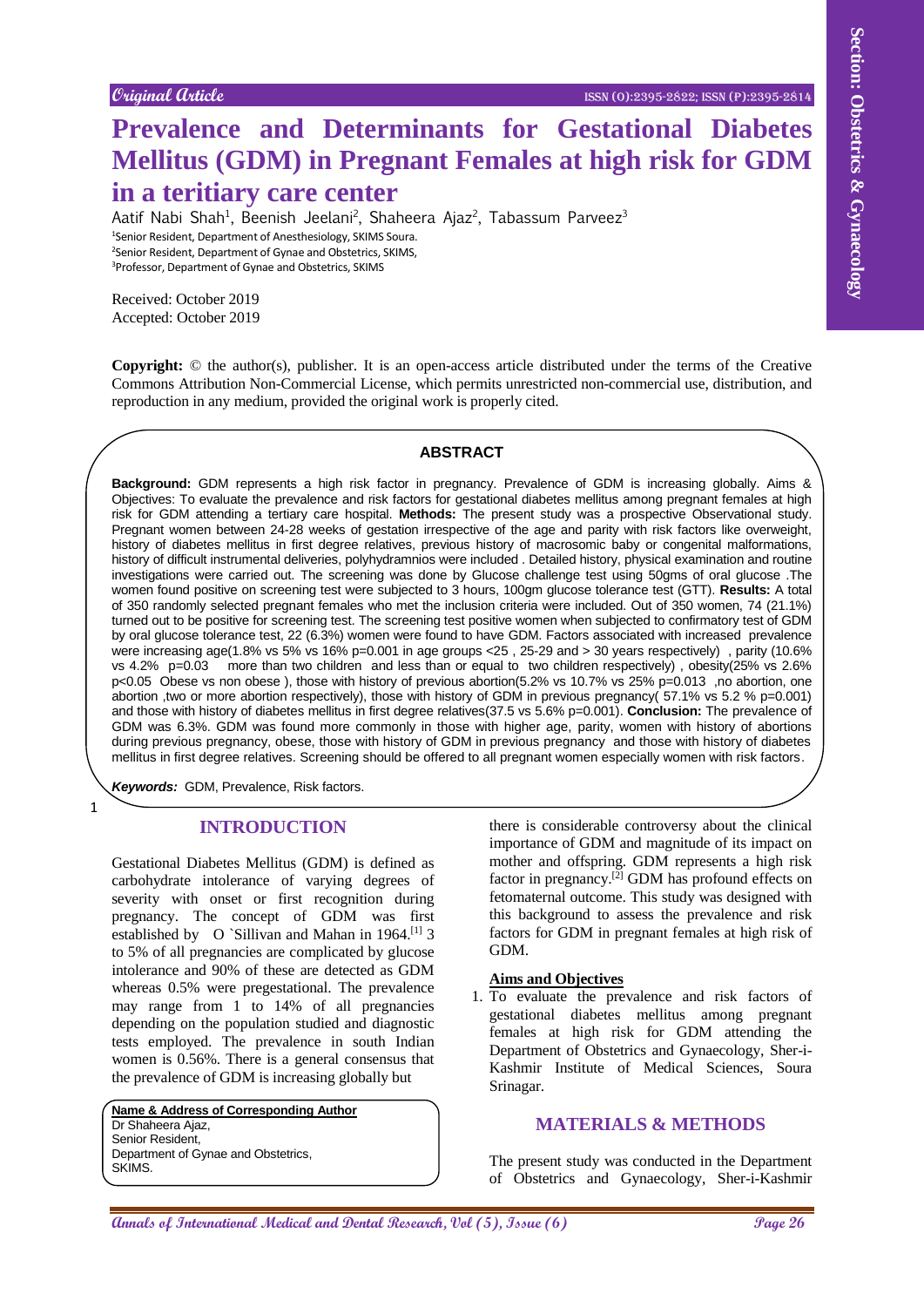## **Shah et al; Prevalence and Determinants for Gestational Diabetes Mellitus**

Institute of Medical Sciences, Soura Srinagar over a period of one and a half years i.e. august 2014 to Janurary 2016. Patients with risk factors were divided into two groups i.e. CASES – positive for screening test, and CONTROLS – negative for screening test.

## **Inclusion Criteria**

- 1. Pregnant women between 24-28 weeks of gestation irrespective of the age and parity with risk factors like overweight, history of diabetes mellitus in first degree relatives, previous history of macrosomic baby or congenital malformations, history of difficult instrumental deliveries, polyhydramnios, etc.
- 2. Informed consent.

### **Exclusion Criteria**

- 1. Women having diagnosed glucose intolerance before pregnancy.
- 2. Women with history of GDM in previous pregnancy in whom abnormal blood sugar persisted after delivery.
- 3. Women with history of cardiac, respiratory, renal, hepatic diseases or on drugs like corticosteroids and progestogens.

Detailed history, physical examination and routine investigations were carried out. All the subjects who fulfilled the inclusion criteria were screened for GDM. The screening was done by GCT in the patients with risk factors for GDM using 50gms of oral glucose. The women found positive on screening test were subjected to 3 hours, 100gm glucose tolerance test (GTT). The glucose tolerance was assessed according to Carpenter and Coustan criteria. The 100gm, oral glucose in at least 400ml of water were administered in the morning after an overnight fast of at least 8 hours but not more than 14 hours and after at least three days of an adequate carbohydrate diet and physical activity, subjects were instructed to remain seated in the laboratory and not to consume anything. Gestational diabetes was diagnosed if two or more of following venous plasma values were met or exceeded.

| <b>Time</b>      | <b>Blood Glucose Concentration (mg/dl)</b> |
|------------------|--------------------------------------------|
| Fasting (0 Hour) | 95                                         |
| One hour         | 180                                        |
| Two hours        | 155                                        |
| Three hour       | 140                                        |

# **Statistical Analysis**

The recorded data was compiled and entered in a spreadsheet (Microsoft Excel) and then exported to data editor of SPSS Version 20.0 (SPSS Inc., Chicago, Illinois, USA).Descriptive Statistics of data including the mean and standard deviation for numerical variables and the percentages of different categories for categorical variables was obtained. Frequency distribution tables and bar charts were

used for data presentation .Students independent ttest was employed for parametric data and for non – parametric data ,Chi-square or fisher's exact test, whichever appropriate, was used .P-value less than 0.05 was considered statistically significant.

#### **RESULTS**

**Table 1: Showing prevalence of GDM in different age groups**

| Age                                                  | <b>GDM</b> | <b>Non-GDM</b> | <b>Prevalence</b> | <b>P-value</b> |  |
|------------------------------------------------------|------------|----------------|-------------------|----------------|--|
|                                                      |            | 109            | 1.8               | $< 0.001*$     |  |
| 25-29                                                |            | 152            | 5.0               |                |  |
| > 30                                                 | 12         | 63             | 16.0              |                |  |
| *Statistically Significant Difference [P-value<0.05] |            |                |                   |                |  |

|            | Table 2: Showing Factors associated with prevalence of |  |  |
|------------|--------------------------------------------------------|--|--|
| <b>GDM</b> |                                                        |  |  |

|                           | <b>GDM</b> | Non-<br><b>GDM</b>                      | Prevalence (%)                                      | Р-<br>value |
|---------------------------|------------|-----------------------------------------|-----------------------------------------------------|-------------|
| Parity                    |            |                                         |                                                     |             |
| $\leq$ 2                  | 11         | 235                                     | 4.5                                                 | 0.032       |
| >2                        | 11         | 93                                      | 10.6                                                |             |
| No. of Abortions          |            |                                         |                                                     |             |
| $\Omega$                  | 16         | 294                                     | 5.2                                                 |             |
|                           | 3          | 25                                      | 10.7                                                | 0.013       |
| $\geq$ 2                  | 3          | 9                                       | 25.0                                                |             |
| GDM in previous pregnancy |            |                                         |                                                     |             |
| Yes                       | 4          | 3                                       | 57.1                                                | < 0.001     |
| No                        | 18         | 325                                     | 5.2                                                 |             |
|                           |            | History of DM in First Degree Relatives |                                                     |             |
| Yes                       | 3          | 5                                       | 37.5                                                | < 0.001     |
| No                        | 19         | 323                                     | 5.6                                                 |             |
| Obesity                   |            |                                         |                                                     |             |
| Yes                       | 15         | 45                                      | 25                                                  | < 0.001     |
| No                        | 7          | 258                                     | 2.6                                                 |             |
|                           |            |                                         | Statistically Significant Difference [P-value<0.05] |             |

**André de la construction and Dental Annals of Gynaecology Medical and Dental Benefits in the constrained states of the section of the section of the section of the section of the section of the section of the section of** This study was carried out at the Department of Gynaecology and Obstetrics of Sher-i-Kashmir Institute of Medical Sciences (SKIMS) Srinagar. A total of 350 randomly selected pregnant females who met the inclusion criteria were subjected to oral glucose challenge test. Out of 350 women, 74 (21.1%) turned out to be positive for screening test. The screening test positive women when subjected to confirmatory test of GDM by oral glucose tolerance test, 22 (6.3%) women were found to have GDM and 52 (14.8%) were with abnormal screening test only. The prevalence of GDM in the study population was 6.3%. We also studied the various determinants of GDM in the study population. We observed that the prevalence of GDM steadily increased with age as shown in [Table 1]. The prevalence of GDM in women who had borne less than 2 children prior to current pregnancy was 4.5% as compared to the women with more than 2 children was 10.6% as shown in [Table 2]. The probability of GDM was correlated with the history of previous abortion/s; while women who did not have any abortion had 5.2% chance of having GDM, those who had one abortion had a chance of 10.7% of having GDM and women with history of two or more had a chance of 25% to develop GDM in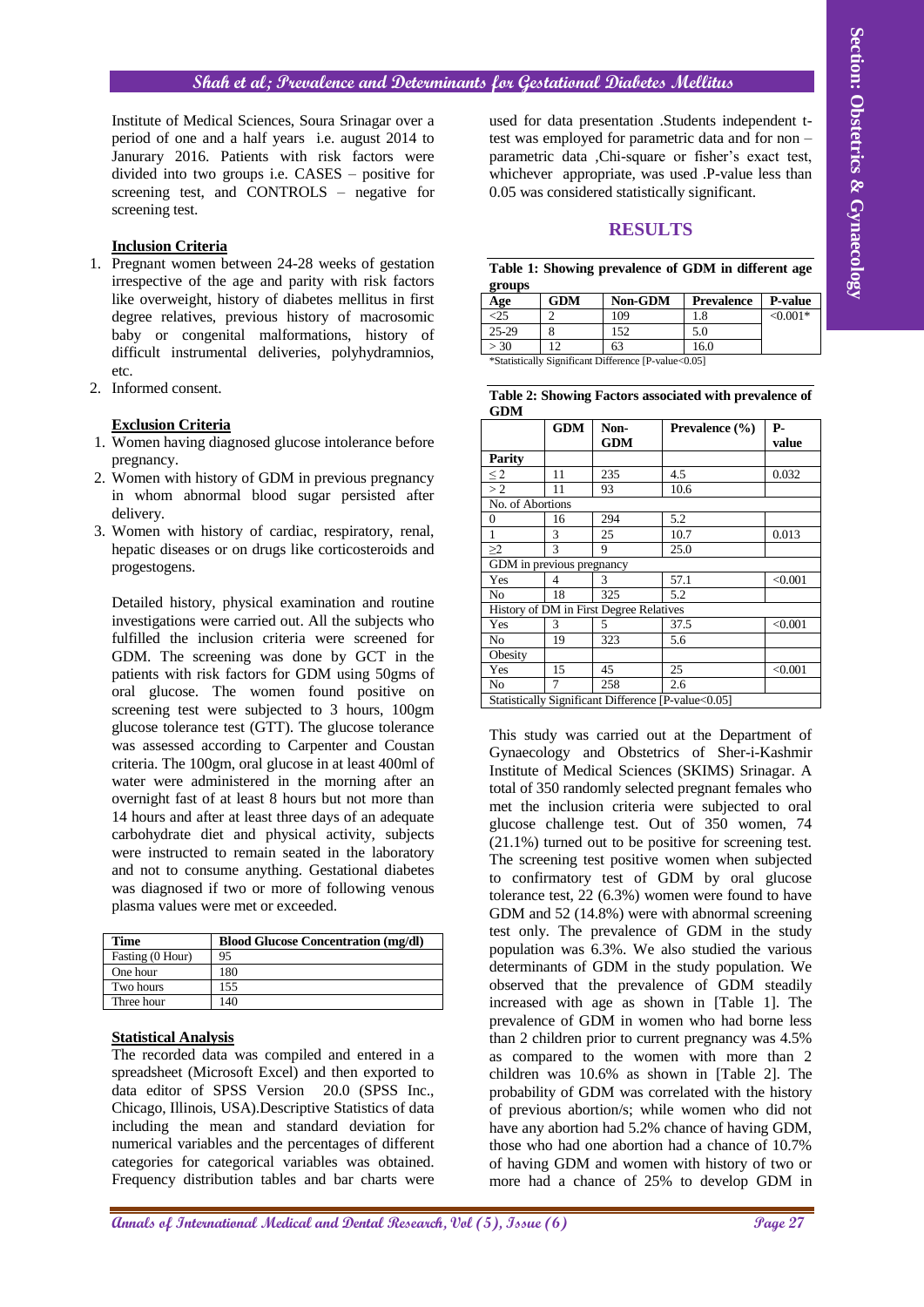## **Shah et al; Prevalence and Determinants for Gestational Diabetes Mellitus**

present pregnancy (p=0.013) as shown in [Table 2]. The prevalence of GDM in women with previous history was 57.1% and with no such past history was 5.2% as shown in [Table 2]  $(p<0.001)$ . The prevalence of GDM was 37.5% amongst women with history of DM in first degree relatives, while women with no family history had a prevalence of 5.6% (p=0.001) as shown in [Table 2]. The prevalence of GDM in obese women was 25% as compared to non-obese which was 2.6%, p value <0.01[Table 2].

## **DISCUSSION**

The present study was undertaken to find the prevalence and pregnancy outcome of GDM in patients at risk for GDM at SKIMS Maternity hospital, Srinagar. The study was conducted in 350 patients taken by simple random sampling. The patients were subjected to history and examination as per predefined criteria.

## **Prevalence**

Sind of ed. Proceed contribute and **Page 28 Controlled Controlled Controlled Controlled Controlled Controlled Controlled Controlled Controlled Controlled Controlled Controlled Controlled Controlled Controlled Controlled** In this study, out of 350 subjects, 74 were screened positive for GDM. The proportion of women with positive screening test was 21.1% as compared to 14-18% as reported in Fourth International Workshop conference on GDM. Further evaluation was carried out on these 74 women with 3 hour, 100gms glucose tolerance test and 22 of these finally proved to have GDM. Thus in the present study the overall prevalence of GDM was 6.3%. The prevalence of GDM varies depending upon the population studied and diagnostic criteria employed. Abha Jindal et al (2001) reported 9% prevalence of GDM in central India (Bhopal).[3] Fateema Jawed and Parvin Kanji (1996) reported 3.45% prevalence of GDM in Karachi in Pakistan.<sup>[4]</sup> Ramachandran et al (1994) reported 0.56% prevalence of GDM in Southern India.<sup>[5]</sup> The low prevalence in their study was probably due to significant drop out of screened positive subjects (67 out of 89 turned for OGTT)

A prevalence ranging from 1 to 5% has been reported in some other studies by Damm et al  $(1992)$ ,<sup>[6]</sup> Weng et al  $(2002)$ ,<sup>[7]</sup> Metzger et al  $(1998)$ ,<sup>[8]</sup> and De Veciana et al  $(1995)$ ,<sup>[9]</sup> Prevalence of 7%, 3-12%, 1-14% has been reported by Bung et al  $(1991)$ ,  $[10]$  Carpenter and Coustan  $(1982)$ ,  $[11]$ American Diabetic Association (2002),<sup>[12]</sup> and Meyer et al  $(1994)$ ,  $^{[13]}$  respectively.

## **AGE:**

In the present study prevalence of GDM increased with age i.e. 1.8% in women younger than 25 years, 5% in 25-30 years age group and 16% in females of age group more than 30.

Naylor CD et al  $(1997)$ ,<sup>[14]</sup> Dorn Horst et al  $(1998)$ , [15] and Schmidh MI et al  $(2000)$ , [16] reported that the prevalence of GDM is influenced by age of patients.

## **Parity:**

In the current study a statistically significant difference was observed (p value of 0.032) in the prevalence of GDM in women who were para less than 2 as compared to women who were para 3 or more (4.5 vs 10.6)

Naylor CD et al  $(1997)$ ,  $[14]$  found that prevalence of GDM increased with parity, 8.3% of women with a parity of 2 or less were found to have GDM in their study compared to 23.3% of those with a parity of 3 or more. Higher figures in their study were because the subjects with one abnormal value according to NDDG criteria were included in glucose intolerance group.

Dorn Horst et al (1998),<sup>[15]</sup> reported that both the prevalence of GDM and recurrence increases in subsequent pregnancies. Weijjers et al (2002), [17] reported that women with GDM had significant higher maternal age prepregnancy BMI, parity and pregnancy induced hypertension.

## **Abortion:**

In the present study there was an increase in prevalence of GDM in women with previous history of abortion/s as compared to those who were not having such history. The prevalence of GDM in this study was 5.2%, 10.7% and 25% in women with no history of abortion, with one abortion, with 2 or more abortions respectively.

Naylor CD et al  $(1997)$ ,<sup>[14]</sup> reported that the prevalence of glucose intolerance was 14.5% and 9.3% respectively in women with and without any history of previous abortions.

## **History of gestational diabetes mellitus in previous pregnancy:**

In this study 57.1% women with GDM in current pregnancy had history of GDM in previous pregnancy.

Javanovic and Pettit (2002),<sup>[18]</sup> reported that risk of GDM recurring in subsequent pregnancies ranges from 60-90%. Mc Guire V et al  $(1996)$ ,  $^{[19]}$  noted that women with history of GDM in previous pregnancy had 23 fold greater risk of developing GDM in subsequent pregnancies compared to women with no such history. UN Das (2001),<sup>[20]</sup> reported that weight gain and additional pregnancies increases the risk of diabetes following GDM.

## **History of DM in first degree relatives:**

In the present study, the women with history of DM in first degree relatives had a significantly higher prevalence as compared to women with no such family history (37.5% vs. 5.6%)

Damm et al  $(1992)$ , <sup>[6]</sup> found that besides all factors the family history of DM in first degree relatives was a risk factor for GDM. American Diabetic Association (2002),<sup>[12]</sup> and Javanovic and Pettitt (2002), [18] recommended that women with family history of GDM should undergo glucose testing as soon as possible in pregnancy.